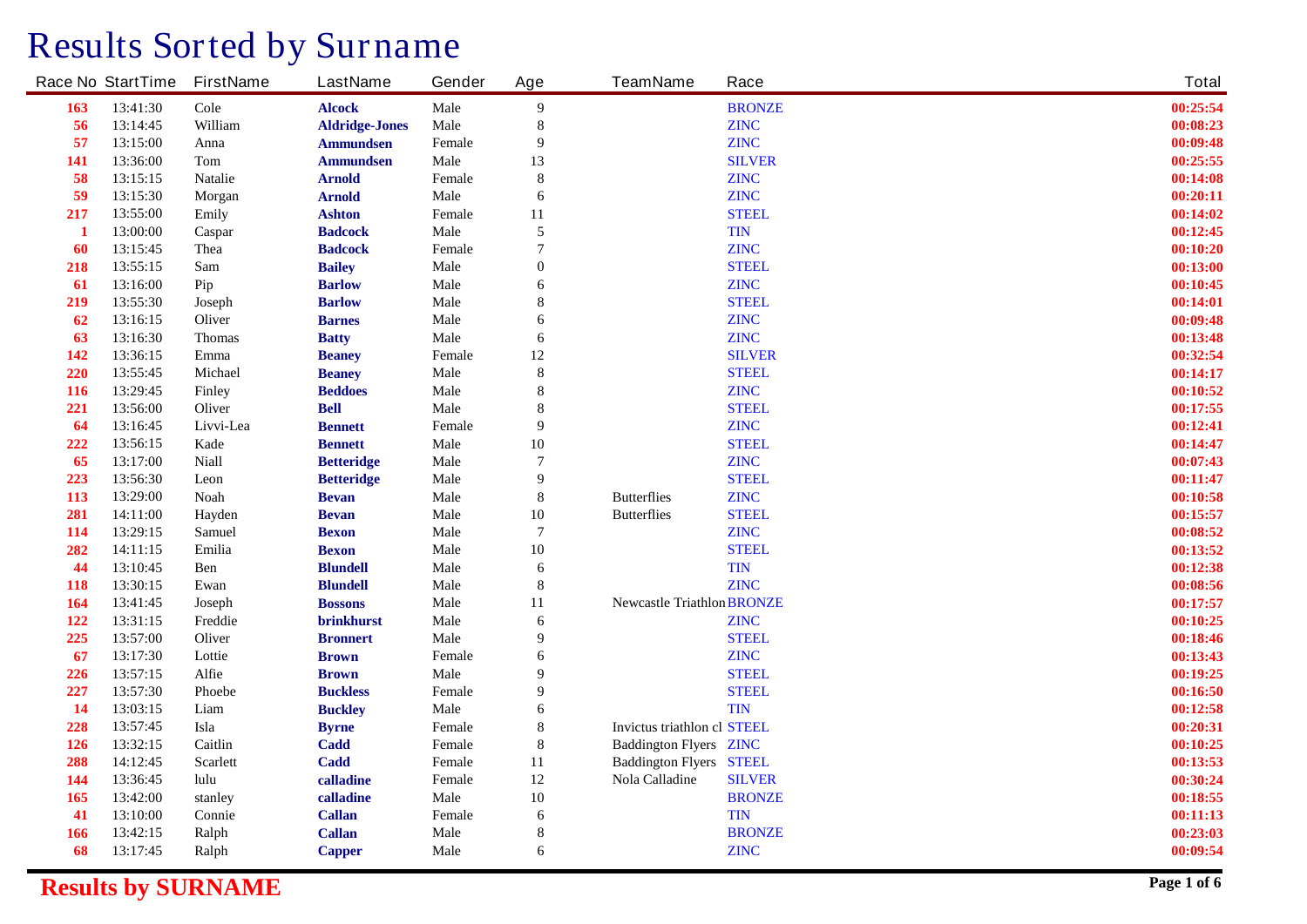|                | <b>Race No StartTime</b> | <b>FirstName</b>   | <b>LastName</b>                 | Gender         | Age              | <b>TeamName</b>                                              | Race          | <b>Total</b>         |
|----------------|--------------------------|--------------------|---------------------------------|----------------|------------------|--------------------------------------------------------------|---------------|----------------------|
| $\overline{2}$ | 13:00:15                 | Isadora            | <b>Carey-Denton</b>             | Female         | $\overline{7}$   | <b>Andrew Denton</b>                                         | <b>TIN</b>    | 00:10:40             |
| 124            | 13:31:45                 | <b>Alexis</b>      | Chu                             | Female         | $\overline{7}$   |                                                              | <b>ZINC</b>   | 00:10:06             |
| 287            | 14:12:30                 | Hayden             | Chu                             | <b>Male</b>    | 10               |                                                              | <b>STEEL</b>  | 00:16:37             |
| 229            | 13:58:00                 | <b>Alexander</b>   | <b>Clews</b>                    | <b>Male</b>    | ${\bf 8}$        |                                                              | <b>STEEL</b>  | 00:22:27             |
| 230            | 13:58:15                 | <b>Samuel</b>      | <b>Clews</b>                    | <b>Male</b>    | 8                |                                                              | <b>STEEL</b>  | 00:22:52             |
| <b>167</b>     | 13:42:30                 | Archie             | <b>Cole</b>                     | <b>Male</b>    | 10               | <b>Huddersfield Triath BRONZE</b>                            |               | 00:17:09             |
| 168            | 13:42:45                 | <b>Samuel</b>      | <b>Cottrill</b>                 | Male           | $\bf{8}$         | <b>North Cheshire Cla BRONZE</b>                             |               | 00:20:45             |
| 169            | 13:43:00                 | <b>Oliver</b>      | <b>Cottrill</b>                 | <b>Male</b>    | ${\bf 8}$        | <b>North Cheshire Cla BRONZE</b>                             |               | 00:22:07             |
| 127            | 13:32:30                 | Oscar              | <b>Crossen</b>                  | <b>Male</b>    | 15               |                                                              | <b>GOLD</b>   | 00:26:20             |
| 231            | 13:58:30                 | <b>Jasper</b>      | <b>Curley</b>                   | <b>Male</b>    | 9                |                                                              | <b>STEEL</b>  | 00:14:11             |
| 3              | 13:00:30                 | <b>Felix</b>       | <b>Davie</b>                    | <b>Male</b>    | 5                |                                                              | <b>TIN</b>    | 00:11:49             |
|                | 13:00:45                 | Leo                | <b>Davie</b>                    | <b>Male</b>    | 7                |                                                              | <b>TIN</b>    | 00:13:34             |
| 71             | 13:18:30                 | <b>Isobel</b>      | <b>Davies</b>                   | Female         | 7                | <b>Chester</b>                                               | <b>ZINC</b>   | 00:11:06             |
| 72             | 13:18:45                 | Arthur             | <b>Davies</b>                   | <b>Male</b>    | 6                |                                                              | <b>ZINC</b>   | 00:09:35             |
| 232            | 13:58:45                 | Ollie              | <b>Davies</b>                   | <b>Male</b>    | 9                | <b>Chester</b>                                               | <b>STEEL</b>  | 00:16:35             |
| 233            | 13:59:00                 | Shiloh             | <b>Dawson</b>                   | Female         | 9                |                                                              | <b>STEEL</b>  | 00:16:59             |
| 128            | 13:32:45                 | Fin                | <b>Dobson</b>                   | <b>Male</b>    | 14               | N/A                                                          | <b>GOLD</b>   | 00:30:00             |
| 234            | 13:59:15                 | Mischa             | <b>Downes</b>                   | Female         | 11               |                                                              | <b>STEEL</b>  | 00:15:39             |
| 292            | 14:13:45                 | <b>Jack</b>        | <b>Duffy</b>                    | Male           | ${\bf 8}$        | Frodsham Tri Club STEEL                                      |               | 00:18:03             |
| 212            | 13:53:45                 | <b>Esther</b>      | Dunn                            | Female         | 9                | <b>Friends of Highfiel STEEL</b>                             |               | 00:19:36             |
| 73             | 13:19:00                 | <b>Jasper</b>      | <b>Dutton</b>                   | <b>Male</b>    | $\overline{7}$   |                                                              | <b>ZINC</b>   | 00:08:43             |
| 170            | 13:43:15                 | Lewis              | <b>Dutton</b>                   | Male           | 10               |                                                              | <b>BRONZE</b> | 00:21:59             |
| 171            | 13:43:30                 | Francesca          | <b>Eaton</b>                    | Female         | 13               |                                                              | <b>BRONZE</b> | 00:26:49             |
| 172            | 13:43:45                 | Oliver             | <b>Eaton</b>                    | <b>Male</b>    | 11               |                                                              | <b>BRONZE</b> | 00:19:55             |
| 49             | 13:12:00                 | Fleur              | <b>Edmunds</b>                  | Female         | ${\bf 8}$        |                                                              | <b>TIN</b>    | 00:11:38             |
| 235            | 13:59:30                 | <b>James</b>       | <b>Edwards</b>                  | <b>Male</b>    | 9                |                                                              | <b>STEEL</b>  | 00:16:32             |
| 75             | 13:19:30                 | Freya              | <b>Elliott</b>                  | <b>Male</b>    | 6                |                                                              | <b>ZINC</b>   | 00:11:55             |
| 236            | 13:59:45                 | <b>James</b>       | <b>Escosio</b>                  | <b>Male</b>    | 8                |                                                              | <b>STEEL</b>  | 00:21:45             |
| 48             | 13:11:45                 | <b>Tilly</b>       | <b>Estcourt</b>                 | Female         | 6                |                                                              | <b>TIN</b>    | 00:12:37             |
| 238            | 14:00:15                 | callum             | finch                           | $_{\rm male}$  | 11               |                                                              | <b>STEEL</b>  | 00:12:30             |
| 145            | 13:37:00                 | Sam                | <b>Firman</b>                   | <b>Male</b>    | $12\,$           |                                                              | <b>SILVER</b> | 00:28:42             |
| 7              | 13:01:30                 | Aphria             | <b>Flannery</b>                 | Female         | 5                |                                                              | <b>TIN</b>    | 00:12:45             |
| 76             | 13:19:45                 | <b>Jenkins</b>     | <b>Flannery</b>                 | <b>Male</b>    | $\overline{7}$   |                                                              | <b>ZINC</b>   | 00:12:13             |
| 240            | 14:00:45                 | Elsa               | <b>Fleming</b>                  | Female         | 11               |                                                              | <b>STEEL</b>  | 00:17:10             |
| 77<br>8        | 13:20:00                 | Lizzie             | <b>Flint</b>                    | Female         | $\boldsymbol{9}$ |                                                              | <b>ZINC</b>   | 00:09:30             |
|                | 13:01:45                 | Jocelyn<br>William | <b>Forster</b>                  | Female<br>Male | 8                | <b>Total Tri Training</b><br><b>Total Tri Training STEEL</b> | <b>TIN</b>    | 00:10:55             |
| 241<br>9       | 14:01:00<br>13:02:00     | Eliza              | <b>Forster</b>                  |                | 10               | Johnsonâ <sup>ETM</sup> s Triat TIN                          |               | 00:12:58             |
| 242            | 14:01:15                 | Hugo               | <b>Foy</b>                      | Female<br>Male | 6<br>10          |                                                              | <b>STEEL</b>  | 00:10:52<br>00:13:02 |
| 129            | 13:33:00                 | Ava                | <b>Frewin</b><br><b>Gibbons</b> | Female         | 13               | Cleo's Athlete's - T GOLD                                    |               | 00:26:22             |
| 146            | 13:37:15                 | Sienna             | <b>Gibbons</b>                  | Female         |                  | Cleo's Bellatrix                                             | <b>SILVER</b> | 00:25:46             |
| 173            | 13:44:00                 | Archer             | <b>Gibbons</b>                  | Male           | 11<br>8          | <b>Cleo's Warriors</b>                                       | <b>BRONZE</b> | 00:20:09             |
| 243            | 14:01:30                 | <b>Willow</b>      | <b>Gilding</b>                  | Female         | 8                |                                                              | <b>STEEL</b>  | 00:21:54             |
| 244            | 14:01:45                 | Merryn             | Goodale                         | Female         | 9                |                                                              | <b>STEEL</b>  | 00:17:28             |
| 174            | 13:44:15                 | Lewis              | Goodwin                         | <b>Male</b>    | 11               |                                                              | <b>BRONZE</b> | 00:24:23             |
| 15             | 13:03:30                 | Alfie              | Gowing                          | <b>Male</b>    | 6                |                                                              | <b>TIN</b>    | 00:12:07             |
|                |                          |                    |                                 |                |                  |                                                              |               |                      |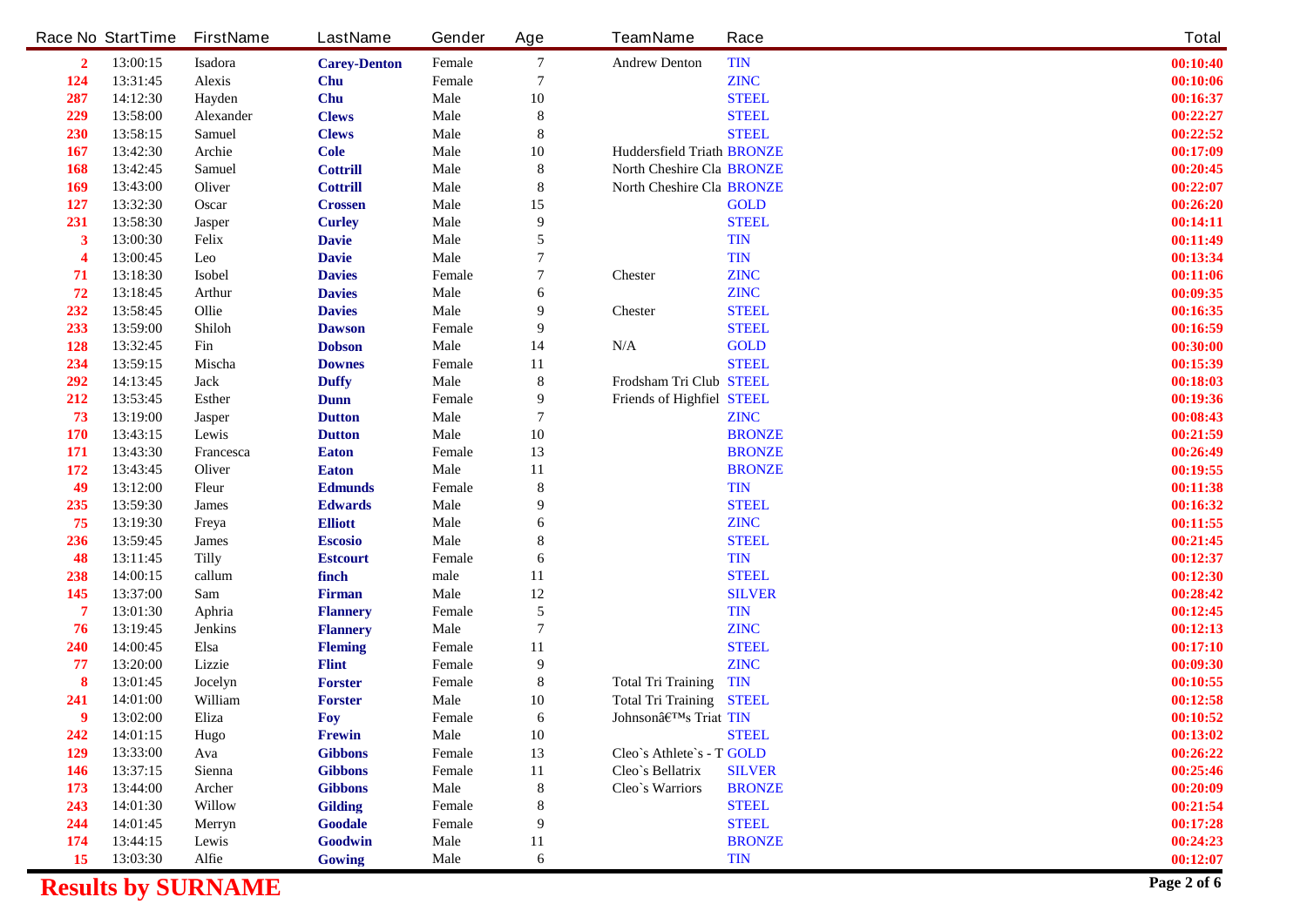| 14:02:00<br>Olivia<br>13:54:30<br>Adam<br>13:40:15<br><b>Rayen</b><br>13:20:30<br><b>Emily</b><br>14:02:15<br>Lewis<br>14:02:30<br><b>Charlotte</b><br>Freddie<br>13:04:00<br><b>Charles</b><br>13:20:45<br>13:30:00<br>Charlie<br>Ollie<br>14:14:30<br><b>Jack</b><br>14:14:45<br>13:54:00<br><b>Primrose</b><br>Saskia<br>13:21:00<br>13:44:30<br><b>Jayden</b><br>14:02:45<br><b>Oliver</b><br>13:21:15<br>Freya | <b>Grant</b><br>Gruszczynski<br>Guizani<br><b>Hackett</b><br><b>Hackett</b><br><b>Hackett</b><br><b>Hall</b><br><b>Hall</b><br><b>Hancock</b><br><b>Hansford</b><br><b>Hansford</b><br><b>Harrington-Garne Female</b><br><b>Harrison</b> | Female<br>Male<br><b>Male</b><br>Female<br><b>Male</b><br>Male<br><b>Male</b><br><b>Male</b><br><b>Male</b><br>Male<br><b>Male</b>                                                  | ${\bf 8}$<br>8<br>11<br>6<br>9<br>11<br>5<br>8<br>8                                   |                                         | <b>STEEL</b><br><b>STEEL</b><br><b>BRONZE</b><br><b>ZINC</b><br><b>STEEL</b><br><b>STEEL</b><br><b>TIN</b><br><b>ZINC</b> | 00:17:27<br>00:14:12<br>00:22:07<br>00:12:59<br>00:19:32<br>00:15:58<br>00:13:07                                                               |
|---------------------------------------------------------------------------------------------------------------------------------------------------------------------------------------------------------------------------------------------------------------------------------------------------------------------------------------------------------------------------------------------------------------------|------------------------------------------------------------------------------------------------------------------------------------------------------------------------------------------------------------------------------------------|-------------------------------------------------------------------------------------------------------------------------------------------------------------------------------------|---------------------------------------------------------------------------------------|-----------------------------------------|---------------------------------------------------------------------------------------------------------------------------|------------------------------------------------------------------------------------------------------------------------------------------------|
|                                                                                                                                                                                                                                                                                                                                                                                                                     |                                                                                                                                                                                                                                          |                                                                                                                                                                                     |                                                                                       |                                         |                                                                                                                           |                                                                                                                                                |
|                                                                                                                                                                                                                                                                                                                                                                                                                     |                                                                                                                                                                                                                                          |                                                                                                                                                                                     |                                                                                       |                                         |                                                                                                                           |                                                                                                                                                |
|                                                                                                                                                                                                                                                                                                                                                                                                                     |                                                                                                                                                                                                                                          |                                                                                                                                                                                     |                                                                                       |                                         |                                                                                                                           |                                                                                                                                                |
|                                                                                                                                                                                                                                                                                                                                                                                                                     |                                                                                                                                                                                                                                          |                                                                                                                                                                                     |                                                                                       |                                         |                                                                                                                           |                                                                                                                                                |
|                                                                                                                                                                                                                                                                                                                                                                                                                     |                                                                                                                                                                                                                                          |                                                                                                                                                                                     |                                                                                       |                                         |                                                                                                                           |                                                                                                                                                |
|                                                                                                                                                                                                                                                                                                                                                                                                                     |                                                                                                                                                                                                                                          |                                                                                                                                                                                     |                                                                                       |                                         |                                                                                                                           |                                                                                                                                                |
|                                                                                                                                                                                                                                                                                                                                                                                                                     |                                                                                                                                                                                                                                          |                                                                                                                                                                                     |                                                                                       |                                         |                                                                                                                           |                                                                                                                                                |
|                                                                                                                                                                                                                                                                                                                                                                                                                     |                                                                                                                                                                                                                                          |                                                                                                                                                                                     |                                                                                       |                                         |                                                                                                                           | 00:09:48                                                                                                                                       |
|                                                                                                                                                                                                                                                                                                                                                                                                                     |                                                                                                                                                                                                                                          |                                                                                                                                                                                     |                                                                                       |                                         | <b>ZINC</b>                                                                                                               | 00:10:56                                                                                                                                       |
|                                                                                                                                                                                                                                                                                                                                                                                                                     |                                                                                                                                                                                                                                          |                                                                                                                                                                                     |                                                                                       |                                         | <b>STEEL</b>                                                                                                              | 00:15:03                                                                                                                                       |
|                                                                                                                                                                                                                                                                                                                                                                                                                     |                                                                                                                                                                                                                                          |                                                                                                                                                                                     | 8                                                                                     |                                         | <b>STEEL</b>                                                                                                              | 00:14:44                                                                                                                                       |
|                                                                                                                                                                                                                                                                                                                                                                                                                     |                                                                                                                                                                                                                                          |                                                                                                                                                                                     | 9                                                                                     | <b>Friends of Highfiel STEEL</b>        |                                                                                                                           | 00:16:17                                                                                                                                       |
|                                                                                                                                                                                                                                                                                                                                                                                                                     |                                                                                                                                                                                                                                          | Female                                                                                                                                                                              | 10                                                                                    |                                         | <b>ZINC</b>                                                                                                               | 00:10:08                                                                                                                                       |
|                                                                                                                                                                                                                                                                                                                                                                                                                     | <b>Hart</b>                                                                                                                                                                                                                              | <b>Male</b>                                                                                                                                                                         | 13                                                                                    |                                         | <b>BRONZE</b>                                                                                                             | 00:17:59                                                                                                                                       |
|                                                                                                                                                                                                                                                                                                                                                                                                                     | <b>Hartley</b>                                                                                                                                                                                                                           | <b>Male</b>                                                                                                                                                                         | ${\bf 10}$                                                                            |                                         | <b>STEEL</b>                                                                                                              | 00:16:06                                                                                                                                       |
|                                                                                                                                                                                                                                                                                                                                                                                                                     | <b>Hirst</b>                                                                                                                                                                                                                             | Female                                                                                                                                                                              | 7                                                                                     |                                         | <b>ZINC</b>                                                                                                               | 00:11:23                                                                                                                                       |
| 14:03:00<br><b>George Ryan Sower Hirst</b>                                                                                                                                                                                                                                                                                                                                                                          |                                                                                                                                                                                                                                          | <b>Male</b>                                                                                                                                                                         | 9                                                                                     |                                         | <b>STEEL</b>                                                                                                              | 00:14:25                                                                                                                                       |
| 13:44:45<br><b>Bobby</b>                                                                                                                                                                                                                                                                                                                                                                                            | <b>Hitchin</b>                                                                                                                                                                                                                           | <b>Male</b>                                                                                                                                                                         | 32                                                                                    | Cleo's Warriors BRONZE                  |                                                                                                                           | 00:25:50                                                                                                                                       |
| 14:03:15<br><b>Biggy</b>                                                                                                                                                                                                                                                                                                                                                                                            | Holt                                                                                                                                                                                                                                     | <b>Male</b>                                                                                                                                                                         | 9                                                                                     |                                         | <b>STEEL</b>                                                                                                              | 00:13:41                                                                                                                                       |
| <b>Daniel</b><br>14:11:45                                                                                                                                                                                                                                                                                                                                                                                           | Houghton                                                                                                                                                                                                                                 | <b>Male</b>                                                                                                                                                                         | 9                                                                                     |                                         | <b>STEEL</b>                                                                                                              | 00:15:26                                                                                                                                       |
| 13:37:30<br>Annie                                                                                                                                                                                                                                                                                                                                                                                                   | <b>Hudson</b>                                                                                                                                                                                                                            | Female                                                                                                                                                                              | 9                                                                                     | <b>Shrimp Squad</b>                     | <b>SILVER</b>                                                                                                             | 00:51:41                                                                                                                                       |
| 13:37:45<br><b>Joseph</b>                                                                                                                                                                                                                                                                                                                                                                                           | <b>Hudson</b>                                                                                                                                                                                                                            | <b>Male</b>                                                                                                                                                                         | 12                                                                                    |                                         | <b>SILVER</b>                                                                                                             | 00:45:05                                                                                                                                       |
| 14:13:30<br><b>Seb</b>                                                                                                                                                                                                                                                                                                                                                                                              |                                                                                                                                                                                                                                          | <b>Male</b>                                                                                                                                                                         |                                                                                       |                                         | <b>STEEL</b>                                                                                                              | 00:13:30                                                                                                                                       |
| 13:45:00<br>Edward                                                                                                                                                                                                                                                                                                                                                                                                  | <b>Ianson</b>                                                                                                                                                                                                                            | <b>Male</b>                                                                                                                                                                         |                                                                                       |                                         | <b>BRONZE</b>                                                                                                             | 00:25:59                                                                                                                                       |
| Gabriella<br>13:45:15                                                                                                                                                                                                                                                                                                                                                                                               | <b>Inglis-Downes</b>                                                                                                                                                                                                                     | Female                                                                                                                                                                              | 11                                                                                    |                                         | <b>BRONZE</b>                                                                                                             | 00:20:38                                                                                                                                       |
| 13:04:15<br><b>Robbie</b>                                                                                                                                                                                                                                                                                                                                                                                           |                                                                                                                                                                                                                                          | <b>Male</b>                                                                                                                                                                         | $\boldsymbol{9}$                                                                      |                                         | <b>TIN</b>                                                                                                                | 00:10:02                                                                                                                                       |
| 14:14:00<br><b>Sebastian</b>                                                                                                                                                                                                                                                                                                                                                                                        | <b>Intihar</b>                                                                                                                                                                                                                           | <b>Male</b>                                                                                                                                                                         | 7                                                                                     |                                         | <b>STEEL</b>                                                                                                              | 00:17:33                                                                                                                                       |
| 13:21:30<br><b>Ethan</b>                                                                                                                                                                                                                                                                                                                                                                                            |                                                                                                                                                                                                                                          |                                                                                                                                                                                     | 6                                                                                     |                                         | <b>ZINC</b>                                                                                                               | 00:10:43                                                                                                                                       |
| 14:13:15<br>Abel                                                                                                                                                                                                                                                                                                                                                                                                    | <b>Jacomb</b>                                                                                                                                                                                                                            | <b>Male</b>                                                                                                                                                                         |                                                                                       |                                         | <b>STEEL</b>                                                                                                              | 00:16:52                                                                                                                                       |
| 13:04:30<br>Freya                                                                                                                                                                                                                                                                                                                                                                                                   | <b>Johnson</b>                                                                                                                                                                                                                           | Female                                                                                                                                                                              | 5                                                                                     |                                         | <b>TIN</b>                                                                                                                | 00:16:35                                                                                                                                       |
| 13:21:45<br><b>Felix</b>                                                                                                                                                                                                                                                                                                                                                                                            | <b>Johnson</b>                                                                                                                                                                                                                           | Male                                                                                                                                                                                | 7                                                                                     |                                         | <b>ZINC</b>                                                                                                               | 00:10:58                                                                                                                                       |
| 14:03:30<br>Leo                                                                                                                                                                                                                                                                                                                                                                                                     |                                                                                                                                                                                                                                          | <b>Male</b>                                                                                                                                                                         | 9                                                                                     |                                         | <b>STEEL</b>                                                                                                              | 00:15:32                                                                                                                                       |
| 13:33:15                                                                                                                                                                                                                                                                                                                                                                                                            |                                                                                                                                                                                                                                          |                                                                                                                                                                                     |                                                                                       |                                         | <b>GOLD</b>                                                                                                               | 00:32:46                                                                                                                                       |
| 13:45:30<br>Aaron                                                                                                                                                                                                                                                                                                                                                                                                   |                                                                                                                                                                                                                                          | <b>Male</b>                                                                                                                                                                         | 8                                                                                     |                                         |                                                                                                                           | 00:25:30                                                                                                                                       |
| 13:12:45<br>Olivia                                                                                                                                                                                                                                                                                                                                                                                                  | <b>Jones</b>                                                                                                                                                                                                                             | Female                                                                                                                                                                              | 5                                                                                     |                                         | <b>TIN</b>                                                                                                                | 00:13:05                                                                                                                                       |
| 13:22:00<br>Kieran                                                                                                                                                                                                                                                                                                                                                                                                  | <b>Jones</b>                                                                                                                                                                                                                             | <b>Male</b>                                                                                                                                                                         | 9                                                                                     |                                         | <b>ZINC</b>                                                                                                               | 00:09:44                                                                                                                                       |
| 13:32:00<br>Will                                                                                                                                                                                                                                                                                                                                                                                                    | <b>Jones</b>                                                                                                                                                                                                                             | <b>Male</b>                                                                                                                                                                         | 9                                                                                     |                                         | <b>ZINC</b>                                                                                                               | 00:08:53                                                                                                                                       |
| 13:46:00<br><b>Nick</b>                                                                                                                                                                                                                                                                                                                                                                                             | <b>Jones</b>                                                                                                                                                                                                                             | <b>Male</b>                                                                                                                                                                         | 11                                                                                    | <b>Team DNA</b>                         | <b>BRONZE</b>                                                                                                             | 00:22:09                                                                                                                                       |
| 13:46:15                                                                                                                                                                                                                                                                                                                                                                                                            |                                                                                                                                                                                                                                          |                                                                                                                                                                                     |                                                                                       |                                         |                                                                                                                           | 00:20:18                                                                                                                                       |
| 14:03:45                                                                                                                                                                                                                                                                                                                                                                                                            | <b>Jones</b>                                                                                                                                                                                                                             |                                                                                                                                                                                     | 9                                                                                     |                                         |                                                                                                                           | 00:16:33                                                                                                                                       |
| 14:04:00                                                                                                                                                                                                                                                                                                                                                                                                            | <b>Jones</b>                                                                                                                                                                                                                             |                                                                                                                                                                                     | 9                                                                                     |                                         |                                                                                                                           | 00:14:47                                                                                                                                       |
| 13:38:00<br>Archie                                                                                                                                                                                                                                                                                                                                                                                                  | <b>Jude Kelly</b>                                                                                                                                                                                                                        | <b>Male</b>                                                                                                                                                                         |                                                                                       | <b>Neil Kelly</b>                       | <b>SILVER</b>                                                                                                             | 00:29:40                                                                                                                                       |
| 13:22:15                                                                                                                                                                                                                                                                                                                                                                                                            |                                                                                                                                                                                                                                          |                                                                                                                                                                                     | 5                                                                                     |                                         |                                                                                                                           | 00:13:23                                                                                                                                       |
| 13:04:45                                                                                                                                                                                                                                                                                                                                                                                                            |                                                                                                                                                                                                                                          | <b>Female</b>                                                                                                                                                                       | 5                                                                                     |                                         |                                                                                                                           | 00:15:23                                                                                                                                       |
| 13:11:30                                                                                                                                                                                                                                                                                                                                                                                                            |                                                                                                                                                                                                                                          |                                                                                                                                                                                     | 7                                                                                     |                                         |                                                                                                                           | 00:08:30                                                                                                                                       |
|                                                                                                                                                                                                                                                                                                                                                                                                                     |                                                                                                                                                                                                                                          |                                                                                                                                                                                     | 13                                                                                    |                                         |                                                                                                                           | 00:17:49                                                                                                                                       |
|                                                                                                                                                                                                                                                                                                                                                                                                                     | Roisin<br>Josh<br><b>Daniel</b><br>Adam<br>Orla<br>Aoife<br>Luca<br>13:40:30<br>Zak                                                                                                                                                      | <b>Hughes</b><br><b>Ingram</b><br><b>Jackson-Bowyer</b><br><b>Johnson</b><br><b>Joiner</b><br><b>Jolley</b><br><b>Jones</b><br><b>Kays</b><br>Keogh<br><b>Kevan</b><br><b>Kevan</b> | Male<br>Female<br><b>Male</b><br><b>Male</b><br>Male<br>Female<br><b>Male</b><br>Male | $\bf 8$<br>${\bf 10}$<br>10<br>12<br>12 | <b>Team DNA</b><br><b>Team DNA</b>                                                                                        | Cleo's Warriors BRONZE<br><b>BRONZE</b><br><b>STEEL</b><br><b>STEEL</b><br><b>ZINC</b><br><b>TIN</b><br><b>TIN</b><br>Cadence<br><b>BRONZE</b> |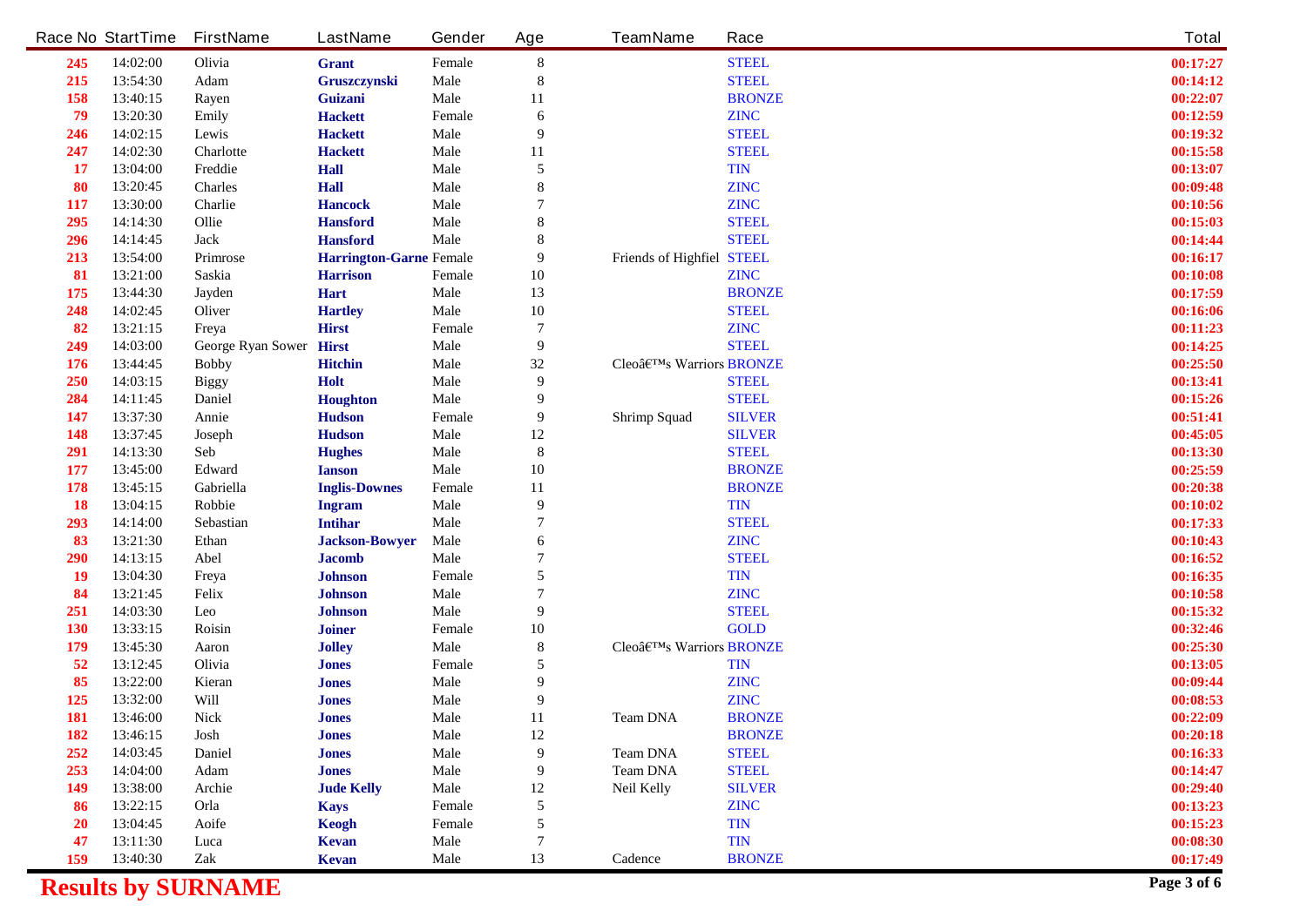|            | <b>Race No StartTime</b> | <b>FirstName</b> | <b>LastName</b>     | Gender      | Age              | <b>TeamName</b>                   | Race          | <b>Total</b> |
|------------|--------------------------|------------------|---------------------|-------------|------------------|-----------------------------------|---------------|--------------|
| <b>161</b> | 13:41:00                 | <b>Isabella</b>  | <b>Kiss</b>         | Female      | ${\bf 10}$       |                                   | <b>BRONZE</b> | 00:23:37     |
| 87         | 13:22:30                 | <b>Henry</b>     | <b>Knott</b>        | Male        | 6                |                                   | <b>ZINC</b>   | 00:11:47     |
| 256        | 14:04:45                 | <b>Reuben</b>    | <b>Knott</b>        | Male        | 8                |                                   | <b>STEEL</b>  | 00:15:21     |
| 88         | 13:22:45                 | Amelie           | Le-Grys             | Female      | 7                | <b>CHNPC</b>                      | <b>ZINC</b>   | 00:12:10     |
| 21         | 13:05:00                 | <b>Sevem</b>     | <b>Leonard</b>      | Female      | 7                |                                   | <b>TIN</b>    | 00:09:21     |
| 120        | 13:30:45                 | Julia            | Lewandowska         | Female      | 8                |                                   | <b>ZINC</b>   | 00:09:56     |
| 51         | 13:12:30                 | Will             | Lewis               | <b>Male</b> | 6                |                                   | <b>TIN</b>    | 00:10:56     |
| 286        | 14:12:15                 | <b>Bethan</b>    | Lewis               | Female      | 11               |                                   | <b>STEEL</b>  | 00:16:33     |
| 183        | 13:46:30                 | Aidan            | <b>Llewellyn</b>    | Male        | 11               |                                   | <b>BRONZE</b> | 00:20:31     |
| 22         | 13:05:15                 | <b>Henry</b>     | <b>Lougheed</b>     | <b>Male</b> | $\sqrt{5}$       | <b>Na</b>                         | <b>TIN</b>    | 00:12:33     |
| 89         | 13:23:00                 | Wilfred          | <b>Lougheed</b>     | <b>Male</b> | $\overline{7}$   | Na                                | <b>ZINC</b>   | 00:09:16     |
| 184        | 13:46:45                 | <b>Norah</b>     | <b>Machin</b>       | Female      | 11               |                                   | <b>BRONZE</b> | 00:23:10     |
| 294        | 14:14:15                 | <b>Dhruv</b>     | <b>Marathe</b>      | <b>Male</b> | 11               |                                   | <b>STEEL</b>  | 00:17:07     |
| 185        | 13:47:00                 | Charlie          | <b>Martin</b>       | Male        | $\bf{8}$         | Cleo's warriors                   | <b>BRONZE</b> | 00:20:38     |
| 186        | 13:47:15                 | Morris           | <b>McGill</b>       | <b>Male</b> | 10               |                                   | <b>BRONZE</b> | 00:26:35     |
| 187        | 13:47:30                 | Oscar            | <b>McGill</b>       | Male        | 13               |                                   | <b>BRONZE</b> | 00:18:21     |
| 257        | 14:05:00                 | <b>Sidney</b>    | <b>McGill</b>       | Male        | $\bf{8}$         |                                   | <b>STEEL</b>  | 00:19:29     |
| 90         | 13:23:15                 | <b>Jack</b>      | <b>McIntyre</b>     | Male        | 7                |                                   | <b>ZINC</b>   | 00:10:34     |
| 140        | 13:35:45                 | <b>Alexander</b> | <b>Mee</b>          | Male        | 14               | <b>Chester Tri</b>                | <b>SILVER</b> | 00:27:43     |
| 289        | 14:13:00                 | <b>Ethan</b>     | Mee                 | <b>Male</b> | $\boldsymbol{9}$ |                                   | <b>STEEL</b>  | 00:15:43     |
| 137        | 13:35:00                 | George           | <b>Meredith</b>     | <b>Male</b> | 14               |                                   | <b>GOLD</b>   | 00:29:23     |
| 259        | 14:05:30                 | William          | <b>Metcalfe</b>     | <b>Male</b> | $\overline{7}$   |                                   | <b>STEEL</b>  | 00:17:26     |
| 133        | 13:34:00                 | <b>Harry</b>     | <b>Millar</b>       | <b>Male</b> |                  | <b>Invictus Triathlon (GOLD</b>   |               | 00:26:04     |
| 188        | 13:47:45                 | <b>Samuel</b>    | <b>Millar</b>       | Male        |                  | <b>Invictus Triathlon (BRONZE</b> |               | 00:22:28     |
| 91         | 13:23:30                 | <b>Isobel</b>    | <b>Mills</b>        | Female      | 9                | <b>Telford Triathlon C ZINC</b>   |               | 00:12:00     |
| 189        | 13:48:00                 | Finn             | <b>Mulhern</b>      | <b>Male</b> | 11               |                                   | <b>BRONZE</b> | 00:22:37     |
| 53         | 13:13:00                 | William          | <b>Munn</b>         | <b>Male</b> | $\boldsymbol{6}$ |                                   | <b>TIN</b>    | 00:11:52     |
| <b>190</b> | 13:48:15                 | <b>Finley</b>    | <b>Neilson</b>      | <b>Male</b> | 12               |                                   | <b>BRONZE</b> | 00:19:28     |
| 191        | 13:48:30                 | <b>Ethan</b>     | <b>Neilson</b>      | <b>Male</b> | 10               |                                   | <b>BRONZE</b> | 00:22:50     |
| 150        | 13:38:15                 | George           | <b>Nicholls</b>     | <b>Male</b> | $\pmb{8}$        | <b>Telford AC</b>                 | <b>SILVER</b> | 00:23:00     |
| 23         | 13:05:30                 | Elliott          | <b>Nixon</b>        | Male        | 7                |                                   | <b>TIN</b>    | 00:09:56     |
| 92         | 13:23:45                 | William          | Oldfield            | <b>Male</b> | 8                | <b>Invictus Triathlon</b>         | <b>ZINC</b>   | 00:10:57     |
| 192        | 13:48:45                 | <b>Jack</b>      | Oldfield            | <b>Male</b> | 11               | <b>Invictus Triathlon</b>         | <b>BRONZE</b> | 00:29:57     |
| 42         | 13:10:15                 | Sophie           | <b>Olender</b>      | Female      | 6                |                                   | <b>TIN</b>    | 00:11:59     |
| 13         | 13:03:00                 | <b>Ivy</b>       | <b>Owen-Farrell</b> | Female      | 6                |                                   | <b>TIN</b>    | 00:12:51     |
| 24         | 13:05:45                 | Hugo             | <b>Paddock</b>      | <b>Male</b> | 5                |                                   | <b>TIN</b>    | 00:12:17     |
| 260        | 14:05:45                 | <b>Sebastian</b> | <b>Paddock</b>      | <b>Male</b> | 8                |                                   | <b>STEEL</b>  | 00:17:15     |
| 261        | 14:06:00                 | <b>Ruben</b>     | <b>Parton</b>       | <b>Male</b> | 11               | Newcastle tri club STEEL          |               | 00:10:07     |
| 25         | 13:06:00                 | <b>Brayden</b>   | <b>Partridge</b>    | <b>Male</b> | $\sqrt{5}$       | <b>Brayden</b>                    | <b>TIN</b>    | 00:10:38     |
| 193        | 13:49:00                 | <b>Austin</b>    | <b>Partridge</b>    | Male        | 12               | Austin                            | <b>BRONZE</b> | 00:18:59     |
| 262        | 14:06:15                 | <b>Alexander</b> | <b>Partridge</b>    | <b>Male</b> | ${\bf 10}$       | <b>Alex</b>                       | <b>STEEL</b>  | 00:12:31     |
| <b>26</b>  | 13:06:15                 | Ava              | <b>Patel</b>        | Female      | 7                |                                   | <b>TIN</b>    | 00:10:01     |
| 27         | 13:06:30                 | Olivia           | <b>Patel</b>        | Female      | 6                |                                   | <b>TIN</b>    | 00:12:17     |
| 195        | 13:49:30                 | <b>James</b>     | <b>Phillips</b>     | male        | 10               |                                   | <b>BRONZE</b> | 00:26:22     |
| 196        | 13:49:45                 | Ewan             | <b>Plumb</b>        | Male        | 10               | <b>Holmfirth harriers</b>         | <b>BRONZE</b> | 00:18:09     |
| 263        | 14:06:30                 | <b>Isabelle</b>  | <b>Price</b>        | Female      | 9                |                                   | <b>STEEL</b>  | 00:15:41     |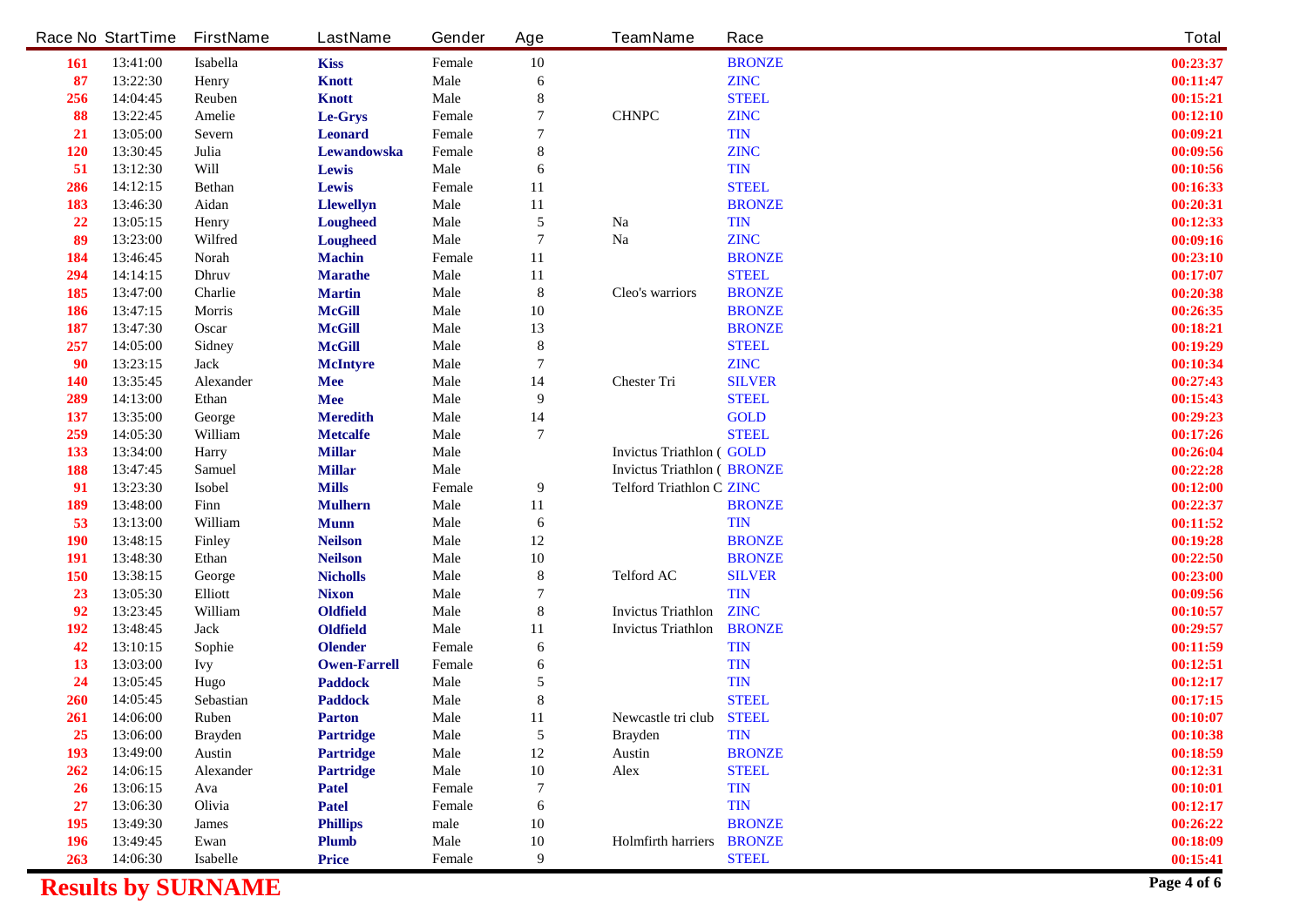|                   | <b>Race No StartTime</b> | <b>FirstName</b>             | <b>LastName</b>                    | Gender                | Age            | <b>TeamName</b>                  | Race                       | <b>Total</b>         |
|-------------------|--------------------------|------------------------------|------------------------------------|-----------------------|----------------|----------------------------------|----------------------------|----------------------|
| 93                | 13:24:00                 | <b>Thomas</b>                | Quinlan                            | <b>Male</b>           | 7              |                                  | <b>ZINC</b>                | 00:09:06             |
| 28                | 13:06:45                 | Libby                        | <b>Ratcliffe</b>                   | Female                | 7              |                                  | <b>TIN</b>                 | 00:11:49             |
| 29                | 13:07:00                 | <b>Annabel</b>               | <b>Ratcliffe</b>                   | Female                | 6              |                                  | <b>TIN</b>                 | 00:15:08             |
| 94                | 13:24:15                 | <b>Rupert</b>                | <b>Ratcliffe</b>                   | <b>Male</b>           | 8              |                                  | <b>ZINC</b>                | 00:10:33             |
| 197               | 13:50:00                 | George                       | <b>Ratcliffe</b>                   | <b>Male</b>           | 10             |                                  | <b>BRONZE</b>              | 00:22:22             |
| 30                | 13:07:15                 | Harry                        | <b>Reade</b>                       | <b>Male</b>           | 7              |                                  | <b>TIN</b>                 | 00:12:10             |
| 31                | 13:07:30                 | <b>Thomas</b>                | <b>Reddrop</b>                     | Male                  | 7              |                                  | <b>TIN</b>                 | 00:11:34             |
| 95                | 13:24:30                 | Mia                          | <b>Rees</b>                        | Female                | 6              |                                  | <b>ZINC</b>                | 00:11:40             |
| <b>198</b>        | 13:50:15                 | Harlow                       | <b>Reid</b>                        | <b>Male</b>           | 7              |                                  | <b>BRONZE</b>              | 00:20:24             |
| 264               | 14:06:45                 | <b>Spencer</b>               | <b>Rhys-Vivian</b>                 | <b>Male</b>           | 9              |                                  | <b>STEEL</b>               | 00:13:06             |
| 96                | 13:24:45                 | <b>Penny</b>                 | <b>Robertshaw</b>                  | Female                | 6              |                                  | <b>ZINC</b>                | 00:13:00             |
| 32                | 13:07:45                 | Archie                       | <b>Robinson</b>                    | <b>Male</b>           | 7              |                                  | <b>TIN</b>                 | 00:10:42             |
| 134               | 13:34:15                 | <b>Martha</b>                | <b>Roper</b>                       | Female                | 7              | <b>Telford Triathlon C GOLD</b>  |                            | 00:36:42             |
| 97                | 13:25:00                 | Rayan                        | <b>Rorbahs</b>                     | <b>Male</b>           | 7              | @Tryalone                        | <b>ZINC</b>                | 00:10:19             |
| 98                | 13:25:15                 | <b>Darcey</b>                | <b>Rose</b>                        | Female                | 6              |                                  | <b>ZINC</b>                | 00:11:38             |
| 265               | 14:07:00                 | <b>Elizabeth</b>             | <b>Rose</b>                        | Female                | 9              |                                  | <b>STEEL</b>               | 00:16:54             |
| 266               | 14:07:15                 | Anna                         | <b>Rushton</b>                     | Female                | 9              |                                  | <b>STEEL</b>               | 00:18:19             |
| 267               | 14:07:30                 | Isla                         | <b>Rushton</b>                     | Female                | 11             |                                  | <b>STEEL</b>               | 00:15:41             |
| <b>112</b>        | 13:28:45                 | George                       | <b>Ryan</b>                        | <b>Male</b>           | $\overline{7}$ |                                  | <b>ZINC</b>                | 00:09:10             |
| 268               | 14:07:45                 | Archie                       | <b>Sampson</b>                     | <b>Male</b>           | 10             |                                  | <b>STEEL</b>               | 00:14:06             |
| 115               | 13:29:30                 | Joe                          | <b>Scott</b>                       | Female                | 6              |                                  | <b>ZINC</b>                | 00:13:50             |
| 283               | 14:11:30                 | Emma                         | <b>Scott</b>                       | Female                | 9              |                                  | <b>STEEL</b>               | 00:12:43             |
| 99                | 13:25:30                 | Hayden                       | <b>Sharp</b>                       | <b>Male</b>           | 8              |                                  | <b>ZINC</b>                | 00:10:24             |
| 199               | 13:50:30                 | Layla                        | <b>Sharp</b>                       | Female                | 11             |                                  | <b>BRONZE</b>              | 00:35:45             |
| 33                | 13:08:00                 | <b>Oliver</b>                | <b>Shaw</b>                        | <b>Please Cho</b>     | 6              |                                  | <b>TIN</b>                 | 00:11:47             |
| 214               | 13:54:15                 | Rose                         | <b>Shepley</b>                     | Female                | 8              | <b>Friends of Highfiel STEEL</b> |                            | 00:19:08             |
| 135               | 13:34:30                 | harry                        | shipley-jones                      | <b>Male</b>           | 14             |                                  | <b>GOLD</b>                | 00:25:27             |
| 269               | 14:08:00                 | george                       | shipley-jones                      | <b>Male</b>           | 10             |                                  | <b>STEEL</b>               | 00:16:44             |
| 34                | 13:08:15                 | <b>Brodie</b>                | <b>Shore</b>                       | <b>Male</b>           | 6              |                                  | <b>TIN</b>                 | 00:09:29             |
| 46                | 13:11:15                 | <b>Michael</b>               | <b>Shore</b>                       | <b>Male</b>           | 6              |                                  | <b>TIN</b>                 | 00:14:42             |
| 270               | 14:08:15                 | Franklin                     | <b>Singleton</b>                   | <b>Male</b>           | 8              | <b>Team Manvers</b>              | <b>STEEL</b>               | 00:20:02             |
| <b>121</b>        | 13:31:00                 | <b>Phoebe</b>                | <b>Skade</b>                       | Female                | 8              |                                  | <b>ZINC</b>                | 00:08:39             |
| 35                | 13:08:30                 | Zara                         | <b>Slinger</b>                     | Female                | 6              |                                  | <b>TIN</b>                 | 00:11:34             |
| 271               | 14:08:30                 | Olivia                       | <b>Slinger</b>                     | Female                | 9              |                                  | <b>STEEL</b>               | 00:16:24             |
| <b>101</b>        | 13:26:00                 | Lili                         | <b>Smith</b>                       | Female                | 8              |                                  | <b>ZINC</b>                | 00:10:19<br>00:08:51 |
| <b>102</b><br>103 | 13:26:15<br>13:26:30     | Rosie<br><b>Oscar</b>        | <b>Smithson</b><br><b>Smithson</b> | Female<br><b>Male</b> | 8<br>7         |                                  | <b>ZINC</b><br><b>ZINC</b> | 00:09:19             |
| 272               | 14:08:45                 | Luca                         | <b>Smithson</b>                    | <b>Male</b>           | 9              |                                  | <b>STEEL</b>               | 00:15:31             |
| 273               | 14:09:00                 | Rosie                        | <b>Smithson</b>                    | Female                | ${\bf 8}$      |                                  | <b>STEEL</b>               | 00:11:15             |
| 104               | 13:26:45                 |                              |                                    | <b>Male</b>           |                |                                  | <b>ZINC</b>                | 00:08:59             |
| 274               | 14:09:15                 | <b>Henry</b><br><b>Billy</b> | <b>Spann</b><br><b>Spann</b>       | <b>Male</b>           | 10<br>9        |                                  | <b>STEEL</b>               | 00:14:05             |
| <b>11</b>         | 13:02:30                 | <b>Oliver</b>                | <b>Stevenson</b>                   | Male                  | 7              |                                  | <b>TIN</b>                 | 00:10:51             |
| <b>12</b>         | 13:02:45                 | <b>Emily</b>                 | <b>Stevenson</b>                   | Female                | 5              |                                  | <b>TIN</b>                 | 00:19:52             |
| <b>105</b>        | 13:27:00                 | Mac                          | <b>Stewart</b>                     | <b>Male</b>           | 9              |                                  | <b>ZINC</b>                | 00:08:04             |
| <b>201</b>        | 13:51:00                 | Cory                         | <b>Stewart</b>                     | <b>Male</b>           | 11             |                                  | <b>BRONZE</b>              | 00:21:10             |
| 275               | 14:09:30                 | <b>Isaac</b>                 | <b>Stinson</b>                     | <b>Male</b>           | 9              |                                  | <b>STEEL</b>               | 00:16:52             |
|                   |                          |                              |                                    |                       |                |                                  |                            |                      |